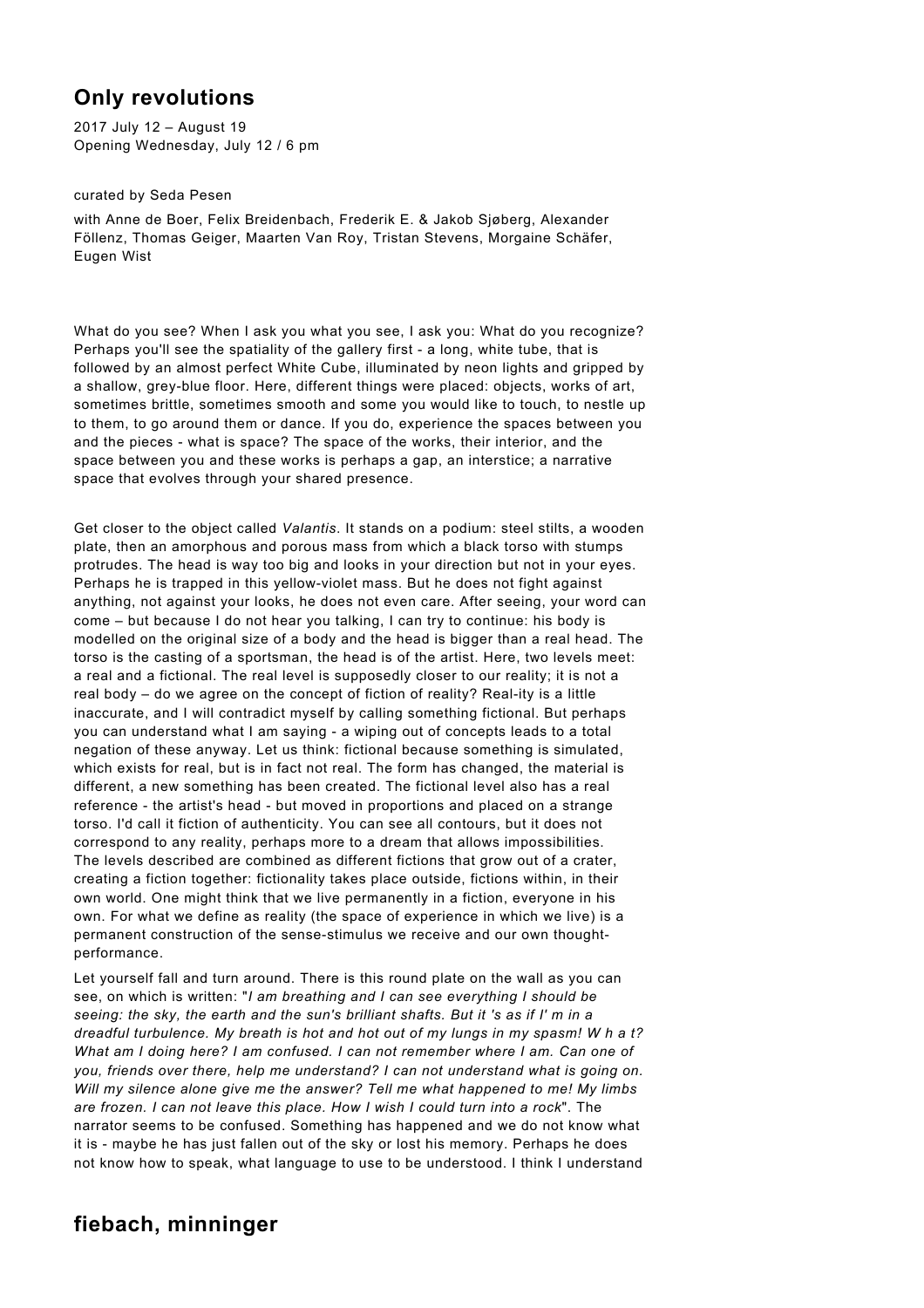him - but can I really say that? After all, I do not know him. My supposed understanding is only my own projection, a reflection in the surface of his speech. Even if I knew him, I would not know what he was saying; at least I can never be sure that I know what another says when he speaks – not because I do not understand the words, but because my idea of its content will always be fundamentally different from the one that speaks the words. I do not know whether you understand me at all. The white writing is widely printed on a red and brown background, which is full of light and dark nuanced fibres - it is marble. I thought it was some sort of neural networks that absorb senses, process them, and then it comes out again as a language ... but I am going too far again and astray in my own thoughts. The text is an excerpt from *Hercules* by Euripides. His protagonist realises that he knows nothing more and has lost his bearings. The only thing he can perceive is all that is happening around him.

You're still sitting on the floor or maybe you're standing. It's not too comfortable there. If you are sitting, stand up quietly and go to the white cloth. Do not be distracted by the quiet female voice in the background, we talk about them right away. Close your eyes and lift your hand. Imagine that you are touching it - you feel every seam, follow the artist's stitches, follow the routes she has drawn. *Fußmarsch im Winter* is the title of the work. Open your eyes and look at the red line. It is not clear where the start and the destination is. Step back and realise that the cloth carries a map of a historical atlas. The lines are determined by their colour in their content. The red line marks an artificial path across borders. Without this and the title, the map would only be an analogue medium for representing a section of the earth - the red line marks a path to what can be considered narration. To your right you see a photograph depicting a woman. She opens her jacket, on which one is also a map printed. The narrative space is opened. The problem of narration that we always have is the misconception that the story of the other might be yours. I told you earlier that you can never really understand others, that everyone lives in their own reality. Perhaps it becomes clearer here: the scene and the narrative, which originate from the communication of the two images, determine your own, empathic feeling about the story. The different textures intensify these states, but can also frighten you. How do you translate a story into a picture? Is the picture as a supporting medium perhaps a way to create a narrative whereby the viewer can not only establish similarities, but also dissimilarities between his own self and the depicted self, and thus can sincerely feel empathy without forgetting himself and the disparities of their respective realities?

From the small niche, with the pale curtain, a gentle female voice continues to speak. "*I walked 125 kilometres without sleep. I walked, wearing a white tuxedo, through a slum in Kenya. (...) I pulled a sandstone through the city for the entire day. (...)*". I, I, I - I, I, myself. Again someone I do not understand. Not because of this whole language concept of which I spoke earlier, but because it really makes no sense to me now. I do not understand what this `I` is doing there. At least I do not hear a strict narrative. The stories told are retellings, legends, and aphorisms of different actors of art, various narratives, which a constructed narrator has appropriated and now calls out. It tries to tell us stories and is a punch in the face for all narratologists: the figure that tells is homodiegetic and heterodiegetic. The *I* claims to be speaking as part of the narrated world, at the same time it only tells of worlds that have existed, but in which it, the *I*, did not exist. It lays itself like a net over the history of art and is adopting various narratives - suddenly everything seems to be equivalent. I do not know who ran 125 km without sleeping and who did pull a sandstone through a city for a whole day. Another punch that hits. This time to the historians: an absolute hierarchization of the occurrence, an anonymization of the great names, a dissolution of the existing brands. This is an important point for me - art history presents me a canon which it has fixed, names to which I should to cling, works that I must consider as important. What is the value of a canon which I can only look at in these paradoxical time machines called museums? I do not feel like talking about this anymore. It is very annoying to me - the lack of insight of the ancients and my own anarchic attitude.

## **fiebach, minninger**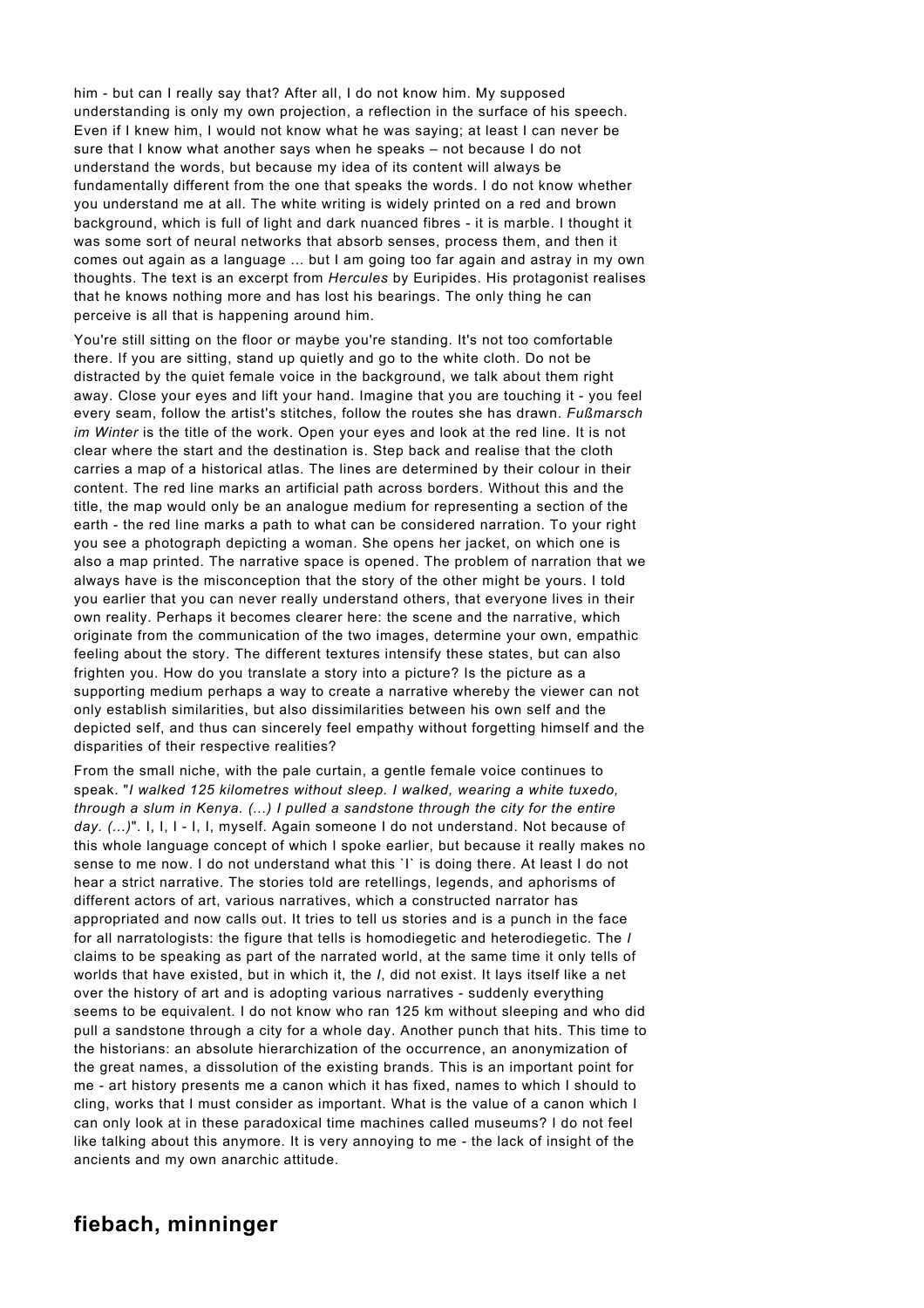Are you bored? You are stepping on your own feet. Let's look at the smallest object of the exhibition. It is located under a plexiglass enclosure. It is called *Noctedeite: Found fossil of a night out*; a found fossil? The grey surface shimmers in the light, a heavy, apparently milky-green paste has sprinkled on it, and somehow dried. It does not look like a fossil, certainly not with the paste. When you look closely, you realise that it is a pressed or crushed mass with human hands. Plaster, which was subsequently coloured. A few lints can be seen. Do you recognize a testimony of past life or is it nevertheless a fiction of authenticity? What do you believe in? What is the authenticity of the title to the work? Is it about the power of reality and selfrealised fictions? Thoughts run tenaciously over my cranium: I'll show you the chaos.

Before we go there, take a moment and look at the picture with a temple that stands upside down**.** Did you notice the unusual frame? The image is pushed away from the wall. The temple is marked with a bright orange lettering "*TRUST / POWER LIVE*". Trust? Power? Live? Who should I trust if the frame does not trust its wall? I trust the picture: a sacred monument meets advertising aesthetics. Duality arises. Interspaces are opened up, which we meet every day; The old one, fixed auratic, meets the young, smooth, ephemeral. The combination of these causalities is characterised by its polarity. It does not negotiate about worlds, about valences, but brings them together - call me naive.

Keep going. You see a lot of rocks, some are lying on the ground, as this glove lies on the floor, from which sand trickles. I think of dreamers. There is no hand in it, the sand has shaped the fingers. On the glove are verses printed: "*a small yellow tongue flickers / The candle drips and drips / This is how you and I live - our souls flare, flesh disappears*" - a poem by Arsenij Tarkovsky. There is this little story, which is told by loved ones. The sand irritates, I inevitably have the image in mind of how someone finds the glove with the printed poem in a desert, and exposes it in another, contrary place like this gallery. Through the supposedly obvious decontextualisation of the object and the concomitant causalities, you weave a new, idiosyncratic narrative.

To the right of you see vases, shiny elements, stones, dirt and other remains. A self-contained topographic object, it is called *(5): a lasting evidence, reminder, or example of someone or something*. It looks deconstructed, like doubt and struggle, destructed, but still holds together. The title is part of the encyclopaedic definition of a monument. The choreography is different than you know it. Your look is unclear. On the ground lies white aerated concrete, partly broken. The space gets a new level, a path on which you could walk, but it could also only be a prism shattered extension of the wall. On this landscape of combined elements, you find heavy lattices and further, deep black, partly battered, clay-shaped vases, bearing golden drops. I can not exactly understand what happened within this environment. Despite its apparent arrangement, it carries a lack of time and space, perhaps because of the colours – perhaps because of my association of a frozen moment. I think that something happens here that does not ask for authenticity or fiction, nor for reality or truth: you are given the opportunity to watch and recognise something. A new starting point from the destruction – from chaos. This is very real, which now also sounds pathetic, but it reflects processes and thought structures in the broken elements and vases, the arranged earth, the rough grids. You can see the tracks, trace them and understand them. You can leave yourself behind, but you will not forget that you are there, as self.

Every time I pass these caps, I'd like to grab one, pull the brim deep into the face and get out into the world. They are colourful: the artist has cut various caps in the middle and sewn them together with other ones. Two different, existing things are coming together: what changes? The function remains the same. The content shifts. It is no longer about the respective team logos, but about the reconstruction. I see a merging of two entities that together become entrenched into a new entity by a strong seam, but still lingering in disparity. Cling on tight. Forgive me that I am throwing a next thought to you **–** but it's fun: the dissimilarities provoke the potential of the anagnorisis, the recognition. This is a circumstance of ancient literature: there

## **fiebach, minninger**